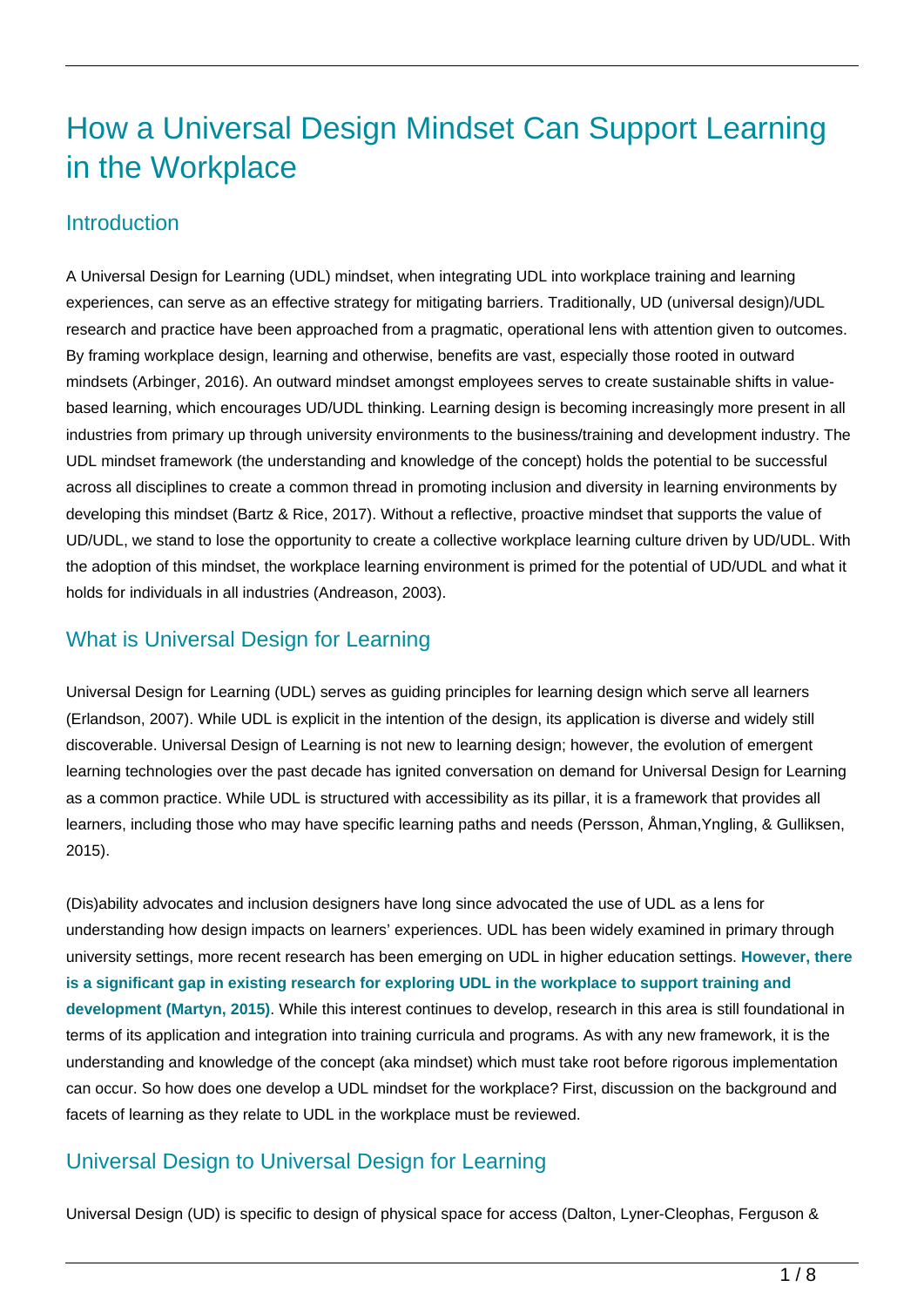McKenzie, 2019) and consists of seven principles:

- **Equitable use**
- **Flexibility in use**
- **Simple and intuitive**
- **Perceptible information**
- **Tolerance for error**
- **Low physical effort**
- **Size and space for approach and use**

### **(Story, Mueller, & Mace, 1998)**

Learners may interact in physical spaces which may not meet the recommended seven principles, thus hindering access. When these principles are applied, coupled with universal design for learning, in the workplace, the maximum in terms of learning is closer to being met. When learners are able to focus on just learning, absent of obstacles created by either the physical or curricular aspects, they stand to reach their fullest potential. In shifting our mindset for workplace learning woven with these ideas, our learning spaces become welcoming to all learners, physical or online.

Rose & Mayer (2006) were the pioneers of the Universal Design for Learning, which followed the principle of Universal Design as a learning framework. While often those from the design field may think of the physical space when considering Universal Design, a more significant push has been made to create accessible and diverse learning environments that support all learners through the application of Universal Design for Learning. This shift from the physical space to the learning space is not always independent of one another. While learning occurs within the student (cognitively speaking), it is the physical space that is also conducive for learning.

### Moving from Accessibility to Universal Design for Learning

As workplace settings aim to support employees and learners through creating accessible materials, Universal Design for Learning offers a framework that not only supports diverse learners but offers designers a lens through which to approach learning design from the start for all learners (Inclusive Workplace Practices, 2019). While accessibility and Universal Design for Learning are not the same, it is the central goal that ties the two together: to maximize learning for all learners. Thus, those who approach learning design with only one or the other often leave a learner without the opportunity to maximize their learning through inclusive design. To explore further the partnership between accessibility and UDL, consider how accessibility is rooted in (dis)ability (Ladner, 2011), by observing a learner's deficits as the driver of learning design. Whereas with UDL, there is no one identified learner; more importantly, the design focus is all learners (Stefanich, 2018, p. 43) from the start. Consider the reactive and proactive mindset approach (Ni, 2019), accessibility as the reactive, and UDL as proactive. It is this design framework that stands to support workplace training and learning in a progressive, innovative approach that considers all learners. This is not a foolproof process, but interactive, often cyclical, in which the process provides evidence and results which lead to further advanced strategies for workplace training and development.

For example, consider the relatively simple process of captioning videos for access for Deaf and hard-ofhearing employees. Initially, captioning provided access for this particular group of learners from its inception. From research (Veronis, 2015), we know that robust design includes captioning due to the multi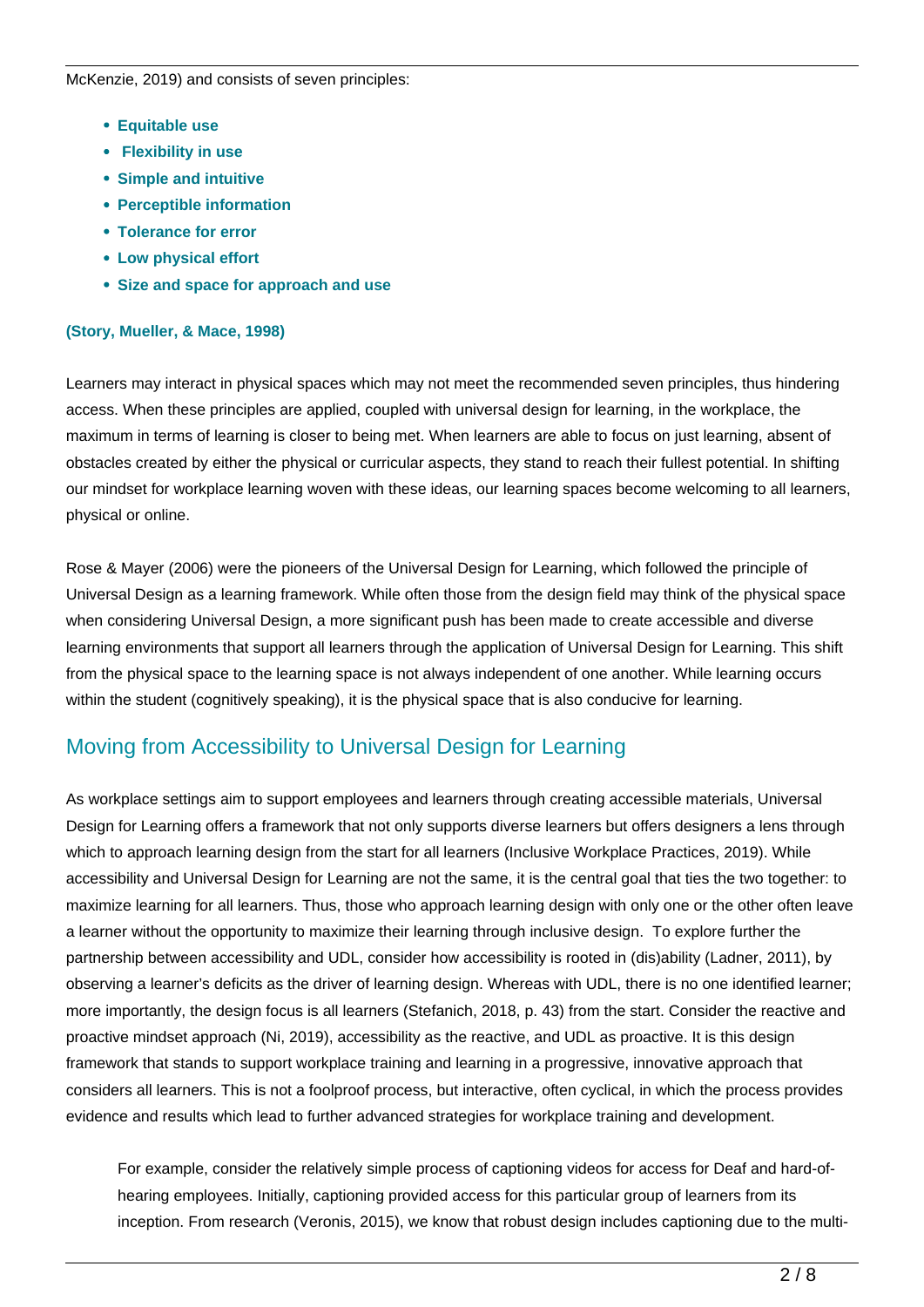tiered benefits, beyond accommodating for people with hearing loss (Deaf, hard-of-hearing, etc.), captioning provides learners from various backgrounds including but not limited to English-language learners (ELLS), older adult learners, and even those that simply want an alternative format for reinforcing concepts: thus, Universal Design for Learning allows for multiple means of engagement (Chong, 2015).

# Workplace Learning and Universal Design Learning

Universal Design for Learning in the workplace promotes multiple means of access. Workplace learning serves as a platform not just to move the learner forward, but to move a company forward (Manuti, Pastore, Scardigno, Giancaspro, & Morciano, 2015). When members of a learning team are supported, the opportunity to improve performance exists. Support comes in many forms in terms of learning and training, but for the sake of our discussion here, we focus on inclusive design such as Universal Design for Learning in the workplace (Business Radio, 2019). Workplace learning is vital for a workforce to have current skills and remain competitive for both individual and organizational success (Manuti et al, 2015). Applying UDL to workplace learning is vital to impact all learners in the work environment. Just as UDL has been critical in the secondary school setting, these children move through the education system and later enter the workforce. Inclusive Workplace Practices (2019) stated that UDL in the workplace should offer flexibility in how, when, and where work is performed. Learning experiences that take place at work should also be designed with 'all learners' in mind.

## Universal Design Mindset

The Universal Design mindset is the development of a cognitive framework which informs consistent attention and consideration for Universal Design (Learning) in various contexts, and execution of practices which support this mindset. Dong, Keates, and Clarkson (2004) proposed barriers to Universal Design into four categories:

- **fears and concerns**
- **equate training or resources**
- **lack of interest**
- **structural barriers.**

In addition to the barriers proposed by Dong, Keates, and Clarkson (2004), cultural mindsets such as those rooted in Individualist vs. Collectivist thinking may further challenge the shift in thinking if one is firmly rooted in an individualistic mindset. The primary motivator for valuing a Universal Design mindset includes improved effectiveness of UD(L) practice, including demand from organizations and institutions to improve learning outcomes that address diverse learner groups - in all industries.

| <b>Outward Mindset</b> | <b>Universal Design for Learning Application</b>     |
|------------------------|------------------------------------------------------|
| Awareness              | Are you aware of your mission, audience, and all     |
|                        | learner needs?                                       |
| Consideration          | Is the training developed to provide opportunity for |
|                        | collaboration?                                       |
| Accountability         | What assessments are in place for learners'          |
|                        | accountability for learning?                         |
|                        |                                                      |
|                        |                                                      |
|                        |                                                      |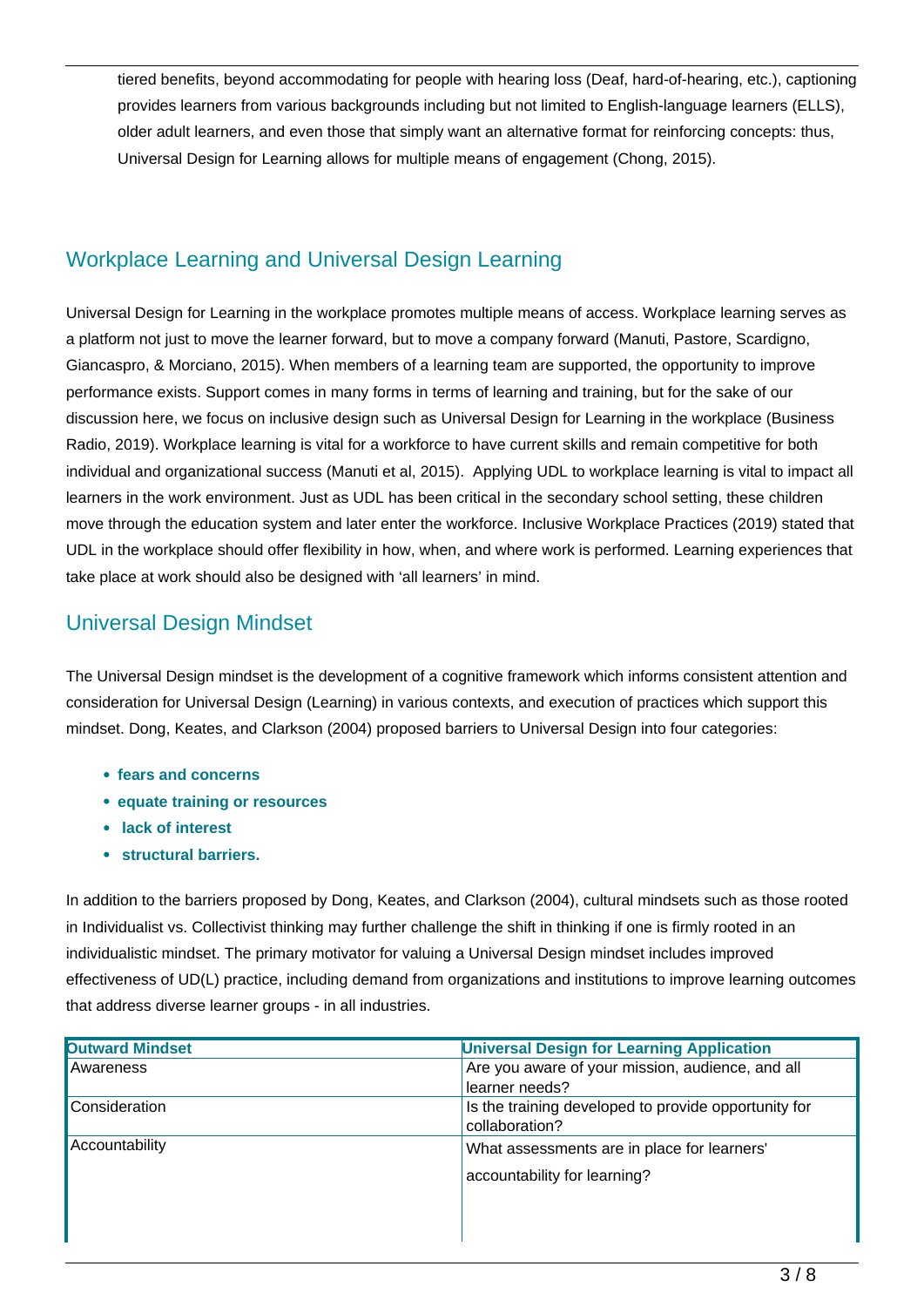| <b>Outward Mindset</b> | <b>Universal Design for Learning Application</b>       |
|------------------------|--------------------------------------------------------|
|                        | What assessments are in place for instructors'         |
|                        | accountability for learning?                           |
| Innovation             | Is the content of the course designed and continually  |
|                        | evaluated for practical application and innovation?    |
| Engagement             | Is the content designed to promote engagement          |
|                        | between participant - peers, participant - content and |
|                        | participant - facilitator?                             |

Figure 1. Universal Design for Learning Applications aligned with Arbinger (2016) Outward Mindset.

### UDL Mindset in Action – points to consider

**Are you aware of your mission, audience, and all learner needs?** When designing training, typically people will start with session objectives and then add lecture, video, other content sources, and activities that align with the session objectives while considering the overall mission of the training and the gap between the audience's current knowledge and what the audience needs to know after the training. The UDL mindset proposes that content creators also consider the needs of all learners by incorporating various modalities to access content and other accessibility considerations such as color-blind safe palette, captioning for videos, QR-codes, etc. Beyond what the participants need to know, designers should consider that all learners are able to receive and process the content.

**Is the training developed to provide opportunity for collaboration?** As a method, lecturing **'…assumes that all learners need the same information and need it at the same pace.' (Silberman, 2006, p. 3).** Whereas, active learning helps increase participation, enliven learning, deepen retention, and encourage application (Silberman, 2006, p.10). Beyond incorporating active learning in the training, learners need to have the opportunity to collaborate to solidify the concepts and increase the chances for knowledge absorption and transfer of training content from the workshop to on-the-job. Collaboration also provides the variance of learner understanding to lessen as those who can grasp concepts are able to re-state and further discuss content with those who have lesser degrees of understanding.

**What assessments are in place for accountability for learning?** Trainers have often incorporated formative and summative assessments to check learning. Trainers have also used Kirkpatrick's (2016) four levels to further evaluate training. All four levels (reaction, learning, behavior, and results) help evaluate if learning resulted in the intended outcomes. Incorporating these elements of training may highlight how design (specifically UDL) improves learning for participants. In particular, the results may reveal how shifts in positive attitudes toward learning design through the UDL framework could increase outcomes for learners. We propose that trainers also build in opportunities for learners to assess their own learning to ensure retention.

Novak & Rodriguez (2018) suggest offering various self-assessment techniques so that students can monitor their learning, which promotes self-reflection, self-directed, and lifelong learners. When the goal is that the participants learn the content, it makes more sense to allow multiple opportunities for assessment rather than one snapshot judgment of their learning. Rose, Robinson, Hall, Coyne, Jackson, Stahl, & Wilcauskas (2018) promote that by providing multiple ways for learners to show their learning, the accuracy of assessments is increased.

For example, in a workplace learning workshop where mandatory information was presented, a facilitator was often frustrated that the participants were not all scoring high, even though the training was delivered with excellent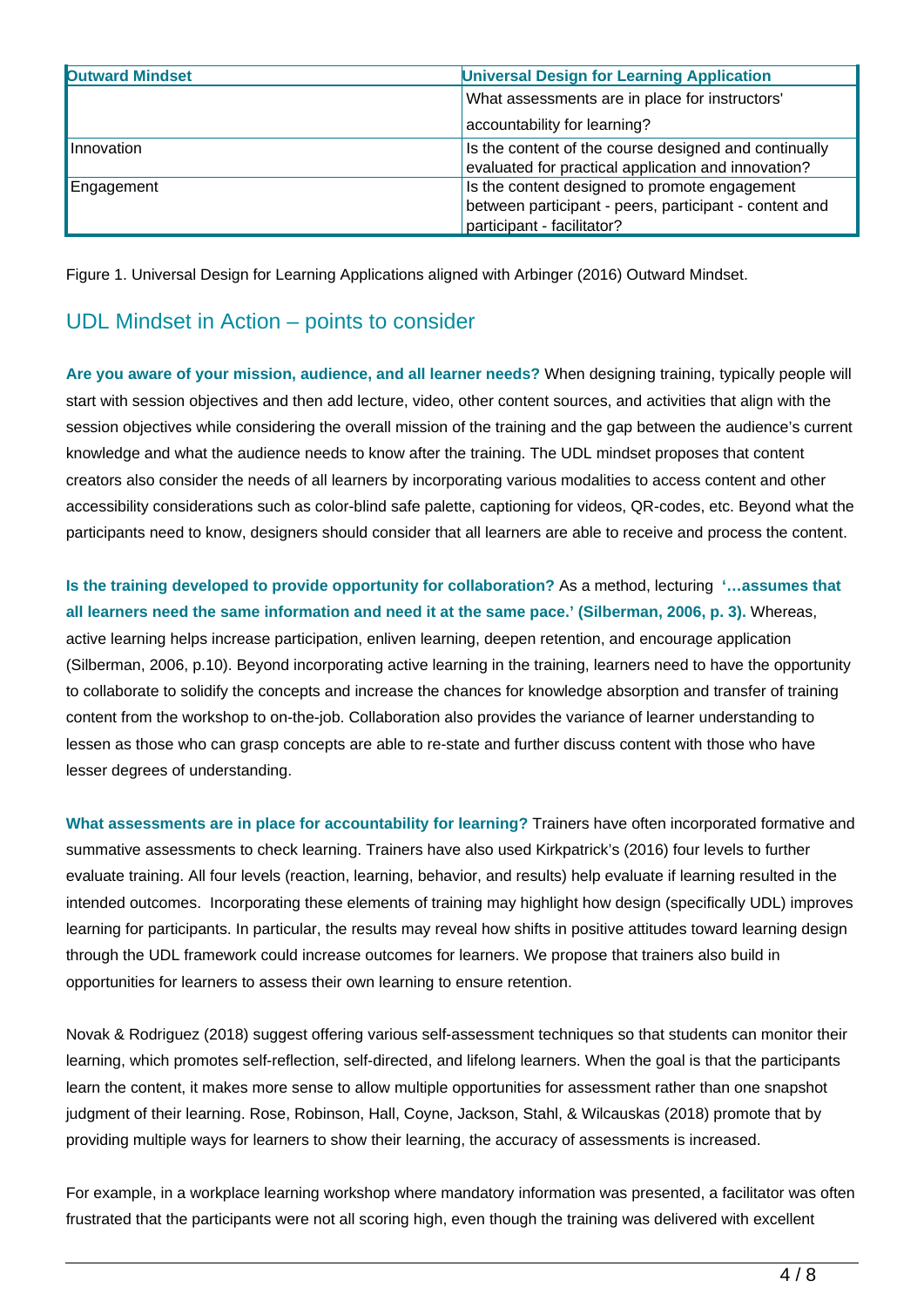knowledge and experience of the subject. Rather than doing a post-workshop test that had a one snapshot judgement score for the learning, the instructor built-in self-assessment opportunities throughout the workshop. This self-assessment helped the participants know what content was not sticking and then allowed them to search for more information on the concepts. The facilitator found that scores at the end of the workshop increased significantly when the learners were empowered to self-assess and fill in learning gaps. Providing self-assessment opportunities combined with the additional content and time increased overall learning in the workshop.

### **Is the content of the course designed and continually evaluated for practical application and innovation?**

Beyond creating training that meets the objectives, each content piece and deliverable should be aimed at strengthening the skills learners need to apply this knowledge on the job. For example, training that emphasizes the importance of a task is not as practical as training designed to help participants know how to complete the task. Training should be consistently evaluated for the content and activities which are current, innovative and have practical application for the participants. Participant-led and/or informed design promotes innovative insights into ways inclusive design can be furthered advanced.

**Is the content designed to promote engagement of participants to peers, participants to content, and participant to facilitator?** Meaningful connections within workplace learning increases the chances of learning retention. It is essential to design learning that promotes engagement; learner to peer, learner to content, and learner to facilitator (Angelino & Natvig, 2009; Bartlett, 2018). Using tools such as shared Google Documents, Google Sheets, Google Slides, Flipgrid, Padlet, and Dotstorming, promotes engagement even in online asynchronous environments where learners often feel like they are moving through the learning experience alone. By diversifying options for engagement, no matter the platform, learners are ultimately empowered to navigate content without limits.

# Impact for the Future

The initial ideas proposed here serve to further advance how UD(L) can improve lives - not just in how we integrate UD(L) into our lives, but how we value incorporating UD(L) as a standard of practice rooted in mindset. In doing this as a mindset from the onset of any environmental design (physical, learning, online, etc.), in believing in the value of creating access for all, we can also create new pathways to innovation in learning.

Organizations and institutions can further develop the UD(L) mindset among members of their workplace communities. In shifting this mindset, organizations and institutions stand to create long-lasting change and practice, resulting in improved outcomes, and lastly, creating meaningful access to learning for all of us.

As workplace learning evolves, so do the ways in which we think and reflect on the impact of universal design for learning on workplace development environments. We hope the UDL mindset will provide a framework for training teams who are often exploring strategies in which they may support all learners. While there is no exact formula, encouraging a UDL mindset in the workplace creates the opportunity to shift what was previously a burden on the learner to navigate a narrow learning system to creating an inclusive and accessible system that promotes innovation. We stand to advance training design into a new dimension in which workplace learning is limitless.

# References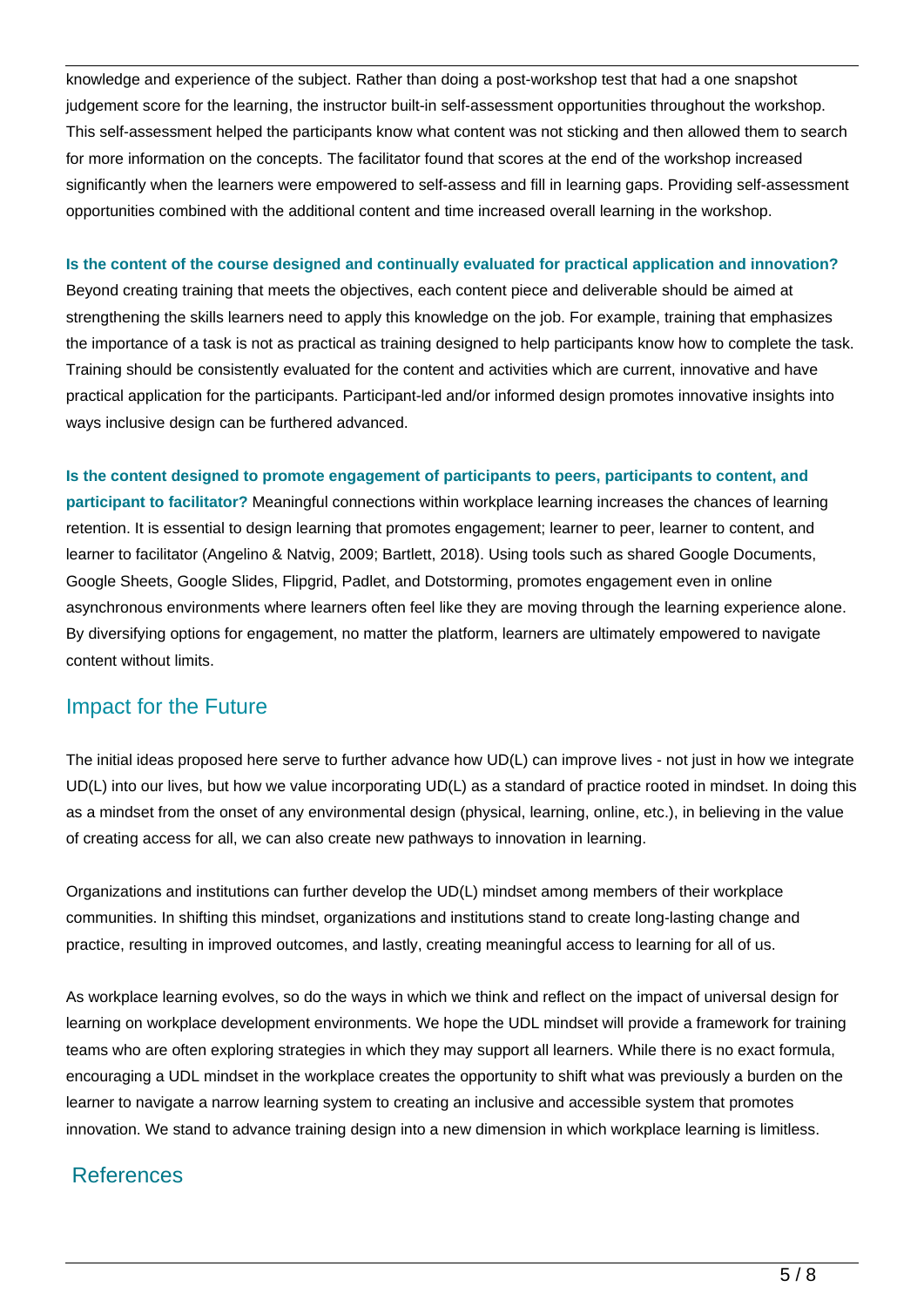Andreasen, M. M. (2003). Improving design methods' usability by a mindset approach in **Human behaviour in design** (pp. 209-218). Springer, Berlin, Heidelberg.

Angelino, L. M., & Natvig, D. (2009). A conceptual model for engagement of the online learner. **Journal of Educators Online**, 6(1), n1.

(The) Arbinger Institute. (2016). **The Outward Mindset: Seeing Beyond Ourselves**. Oakland: Berrett-Koehler Publishers.

Bartlett, M. (2018). **Using Flipgrid to Increase Students' Connectedness in an Online Class**. eLearn, 2018(12), 9.

Bartz, D. E., & Rice, P. (2017, January). Integrating diversity with effective group processes and mindset for more productive teams, committees, task forces, and PLCs in **National Forum of Multicultural Issues Journal** (Vol. 14, No. 1, pp. 1-5).

Business Radio. (Apr 24, 2019). [Design for All: Why Inclusion Matters in Business](https://knowledge.wharton.upenn.edu/article/design-for-all-why-inclusion-matters-in-business/). **Knowledge@Wharton**

Chong, S. (2015). [Unpacking the Digital Backpack for the Adult Learner – A Universal Design for Learning](https://doi.org/10.1007/978-3-662-48978-9_2) [Approach.](https://doi.org/10.1007/978-3-662-48978-9_2) **[Communications in Computer and Information Science](https://doi.org/10.1007/978-3-662-48978-9_2)**

Dalton, E. M., Lyner-Cleophas, M., Ferguson, B. T., & McKenzie, J. (2019). Inclusion, universal design and universal design for learning in higher education: South Africa and the United States. **African Journal of Disability** (Online), 8, 1-7.

Dong, H., Keates, S., & Clarkson, P. J. (2004, June). Inclusive design in industry: barriers, drivers and the business case. In **ERCIM Workshop on User Interfaces for All** (pp. 305-319). Springer, Berlin, Heidelberg.

Erlandson, R. F. (2007). **Universal and accessible design for products, services, and processes**. CRC Press.

Inclusive Workplace Practices. (2019). **[Inclusive Workplace Practices | Disability Resources](https://drc.arizona.edu/workplace/inclusive-workplace-practices)**

Kirkpatrick, J. D., & Kirkpatrick, W. K. (2016). **Kirkpatrick's four levels of training evaluation**. Association for Talent Development.

Ladner, R. E. (2011). Accessible technology and models of disability in **Design and Use of Assistive Technology** (pp. 25-31). Springer, New York, NY.

Manuti, A., Pastore, S., Scardigno, A. F., Giancaspro, M. L., & Morciano, D. (2015). Formal and informal learning in the workplace: a research review. **International journal of training and development**, 19(1), 1-17.

Martyn, K. (2015). [Application of UDL principles to Practice Environments: Getting it right](https://cris.brighton.ac.uk/ws/portalfiles/portal/378626/Application+of+UDL+principles+to+practice+environments+Getting+it+right+Final.pdf)

Ni, C. (2019). Designing for Learning Growth: Encouraging Metacognitive Practice to Support Growth Mindsets in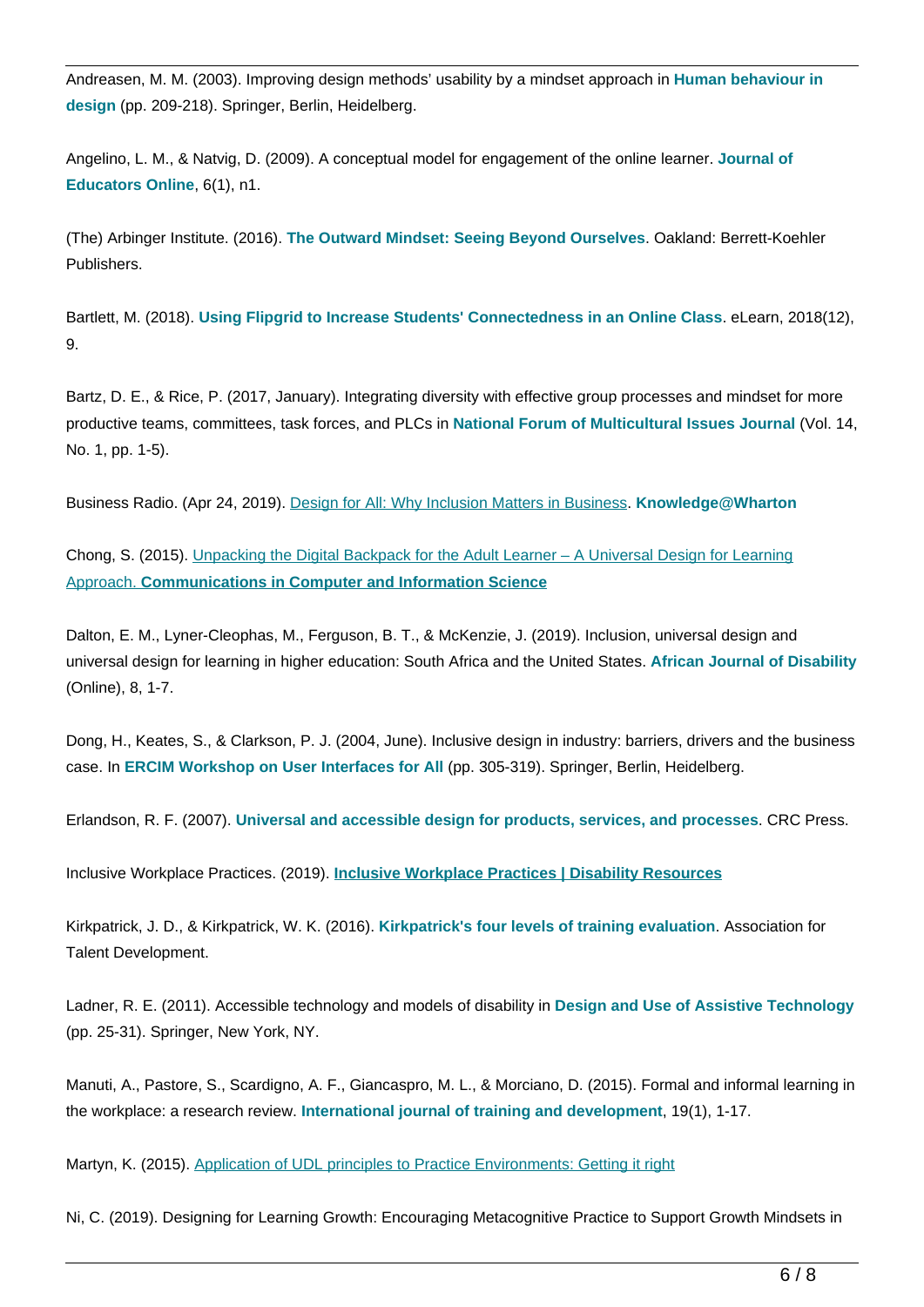Students (Doctoral dissertation, Carnegie Mellon University).

Novak, K., & Rodriguez, K. (2018). [UDL progression rubric](http://castpublishing.org/wp-content/uploads/2018/02/UDL_Progression_Rubric_FINAL_Web_REV1.pdf)

Persson, H., Åhman, H., Yngling, A. A., & Gulliksen, J. (2015). Universal design, inclusive design, accessible design, design for all: different concepts — one goal? On the concept of accessibility — historical, methodological and philosophical aspects. **Universal Access in the Information Society**, 14(4), 505-526.

Rose, D. H., & Meyer, A. (2006). **A practical reader in universal design for learning**. Harvard Education Press. 8 Story Street First Floor, Cambridge, MA 02138.

Rose, D. H., Robinson, K. H., Hall, T. E., Coyne, P., Jackson, R. M., Stahl, W. M., & Wilcauskas, S. L. (2018). Accurate and Informative for All: Universal Design for Learning (UDL) and the Future of Assessment. In **Handbook of Accessible Instruction and Testing Practices** (pp. 167-180). Springer, Cham.

Silberman, M. L., (2006). **Active training: A handbook of techniques, designs, case examples and tips**. Jossey-Bass Inc.,U.S.

Stefanich, G. (2018). Towards Inclusion of All Learners Through Science Teacher Education. **Journal of Science Education for Students with Disabilities**, 21(1), 40-48.

Story, M. F., Mueller, J. L., & Mace, R. L. (1998). **[The universal design file: Designing for people of all ages](https://eric.ed.gov/?id=ED460554) [and abilities](https://eric.ed.gov/?id=ED460554)**

Varonis, E. M. (2015). From barriers to bridges: approaching accessibility in course design. **The International Journal of Information and Learning Technology**, 32(3), 138-149.